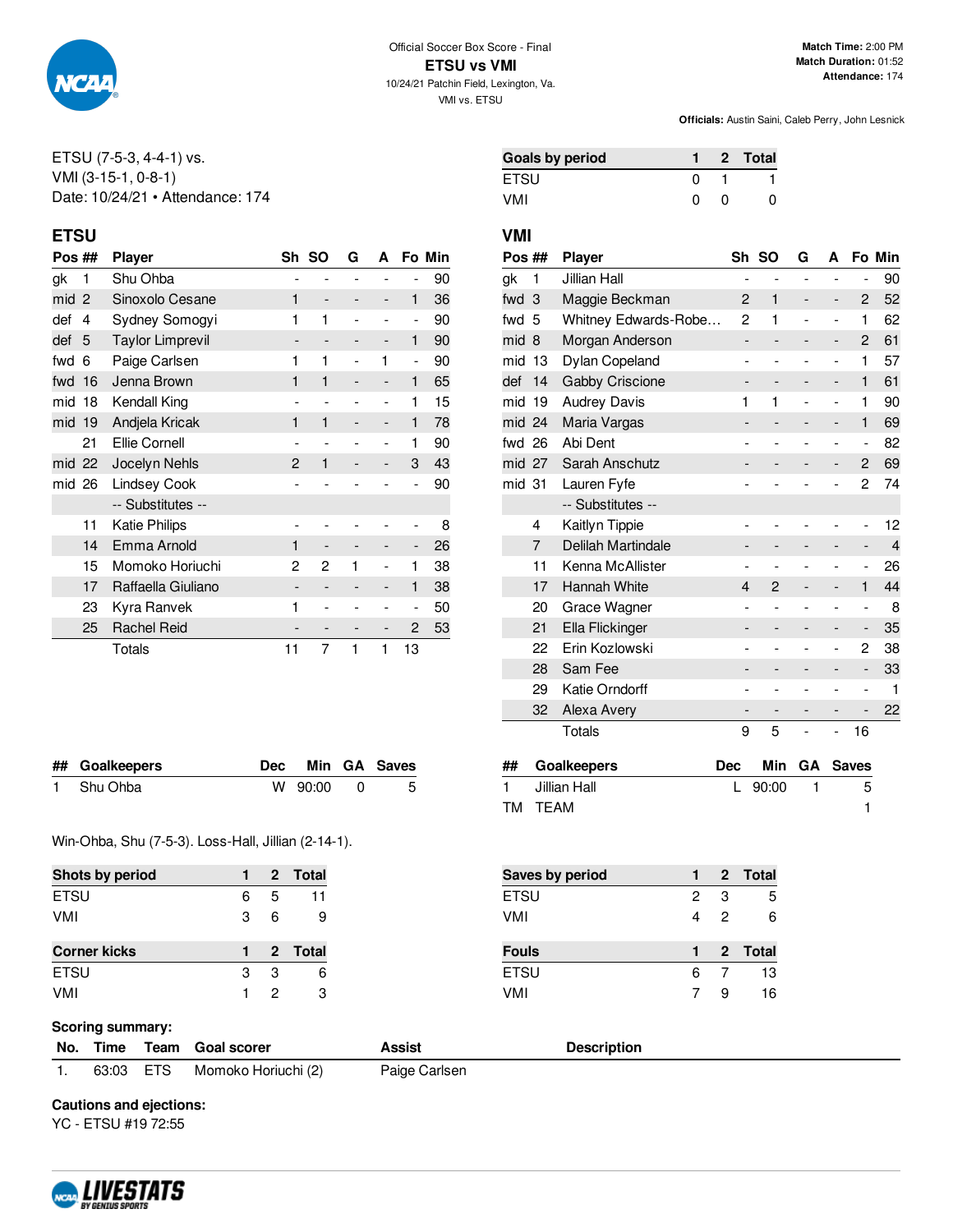

Stadium: Patchin Field Officials: Referee: Austin Saini; Asst. Referee: Caleb Perry; John Lesnick; Offsides: ETSU 4, VMI 2.



|     |     |     |     | 11           | TOTAL SHOTS      |     |     |     |     |     |
|-----|-----|-----|-----|--------------|------------------|-----|-----|-----|-----|-----|
|     |     |     |     |              |                  |     |     |     |     |     |
|     |     |     |     |              | SHOTS ON TARGET  | 5   |     |     |     |     |
|     |     |     |     |              | SAVES            | 6   |     |     |     |     |
|     |     |     |     |              | <b>CORNERS</b>   | 3   |     |     |     |     |
| 15% | 23% | 33% | 29% |              | <b>OFFSIDES</b>  |     | 15% | 38% | 32% | 15% |
|     |     |     |     | YELLOW CARDS |                  |     |     |     |     |     |
|     |     |     |     |              | <b>RED CARDS</b> |     |     |     |     |     |
|     |     |     |     | 48%          | POSSESSION TOTAL | 52% |     |     |     |     |
|     |     |     |     |              |                  |     |     |     |     |     |



**Attacking Direction**

Official's signature

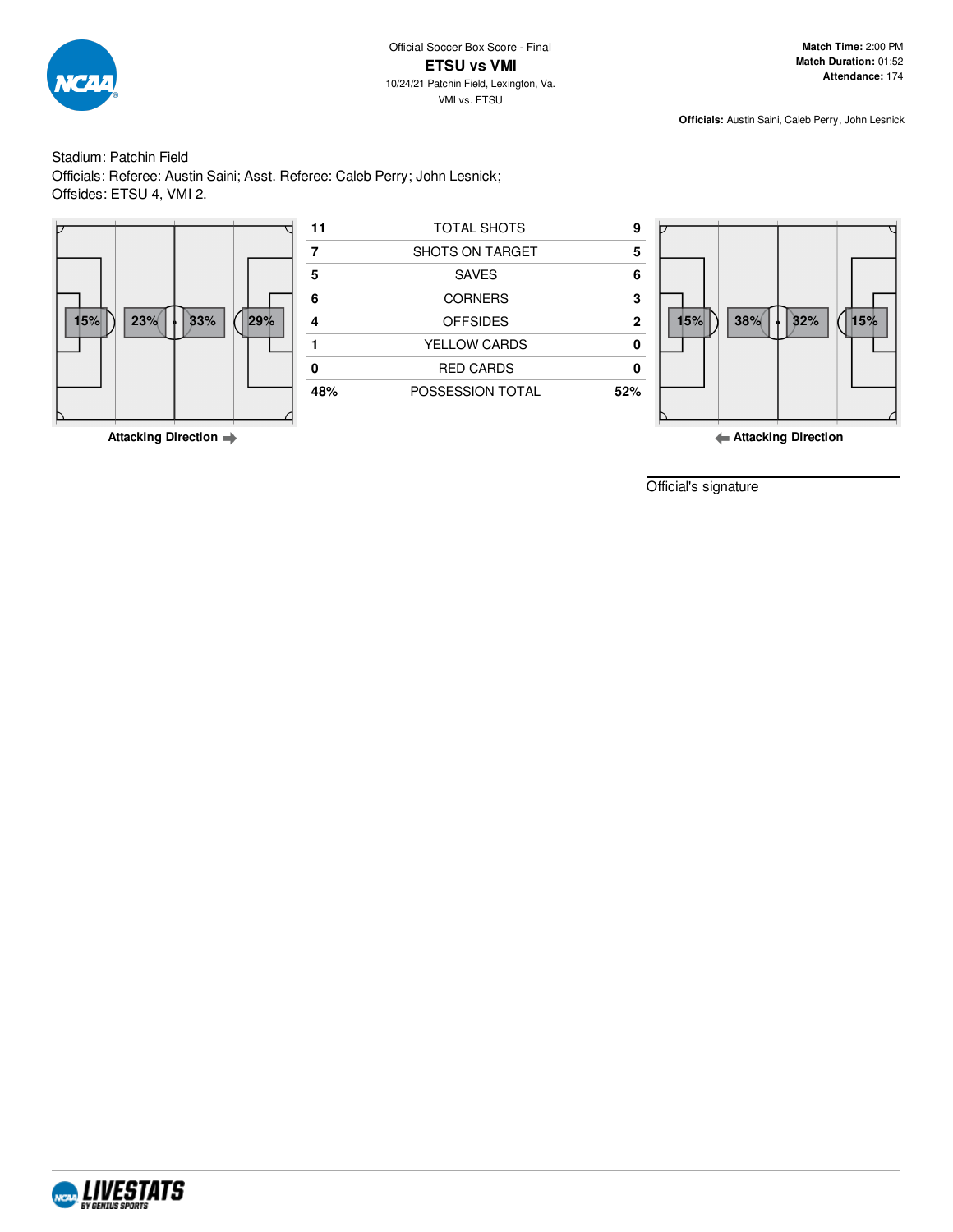

## **ETSU Starters:**

| GK  | Ohba, Shu        |
|-----|------------------|
| MID | Cesane, Sinoxolo |

- DEF 4 Somogyi, Sydney
- DEF 5 Limprevil, Taylor
- FWD 6 Carlsen, Paige
- FWD 16 Brown, Jenna
- MID 18 King, Kendall
- MID 19 Kricak, Andjela
- 21 Cornell, Ellie
- MID 22 Nehls, Jocelyn
- MID 26 Cook, Lindsey
- 00:00 Ohba, Shu at goalie for ETSU.
- 00:00 Hall, Jillian at goalie for VMI.
- 01:08 Foul on ETSU.
- 02:27 Foul on ETSU.
- 04:41 Foul on VMI.
- 06:51 Offside against VMI.
- 07:37 Foul on VMI.
- 09:41 Shot by ETSU Cesane, Sinoxolo WIDE RIGHT.
- 11:55 Foul on ETSU.
- 12:21 Foul on VMI.
- 14:35 ETSU substitution: Reid, Rachel for King, Kendall.
- 15:14 Corner kick by VMI [15:14].
- 15:33 Shot by VMI Davis, Audrey, SAVE Ohba, Shu.
- 15:49 Foul on ETSU.
- 18:16 Foul on VMI.
- 18:57 Shot by ETSU Nehls, Jocelyn, SAVE by team.
- 19:17 Corner kick by ETSU [19:17].
- 22:09 Offside against ETSU.
- 23:14 VMI substitution: White, Hannah for Edwards-Roberson, Whitney.
- 23:14 VMI substitution: Fee, Sam for Anschutz, Sarah.
- 23:14 ETSU substitution: Ranvek, Kyra for Cesane, Sinoxolo.
- 23:24 Foul on ETSU.
- 24:02 Offside against VMI.
- 25:28 Corner kick by ETSU [25:28].
- 26:18 Shot by ETSU Somogyi, Sydney, SAVE Hall, Jillian.
- 26:44 Shot by ETSU Nehls, Jocelyn WIDE RIGHT.
- 27:12 VMI substitution: Kozlowski, Erin for Beckman, Maggie.
- 27:12 ETSU substitution: Giuliano, Raffaella for Brown, Jenna.
- 27:12 ETSU substitution: Horiuchi, Momoko for Nehls, Jocelyn.
- 28:17 Foul on VMI.
- 29:21 VMI substitution: Avery, Alexa for Anderson, Morgan.
- 29:21 VMI substitution: Flickinger, Ella for Criscione, Gabby.



|  | <b>VMI Starters:</b> |
|--|----------------------|
|--|----------------------|

| GK         | 1  | Hall, Jillian             |
|------------|----|---------------------------|
| <b>FWD</b> | 3  | Beckman, Maggie           |
| <b>FWD</b> | 5  | Edwards-Roberson, Whitney |
| MID        | 8  | Anderson, Morgan          |
| MID        | 13 | Copeland, Dylan           |
| DEF        | 14 | Criscione, Gabby          |
| MID        | 19 | Davis, Audrey             |
| MID        | 24 | Vargas, Maria             |
| <b>FWD</b> | 26 | Dent, Abi                 |
| MID        | 27 | Anschutz, Sarah           |
| MID        | 31 | Fyfe, Lauren              |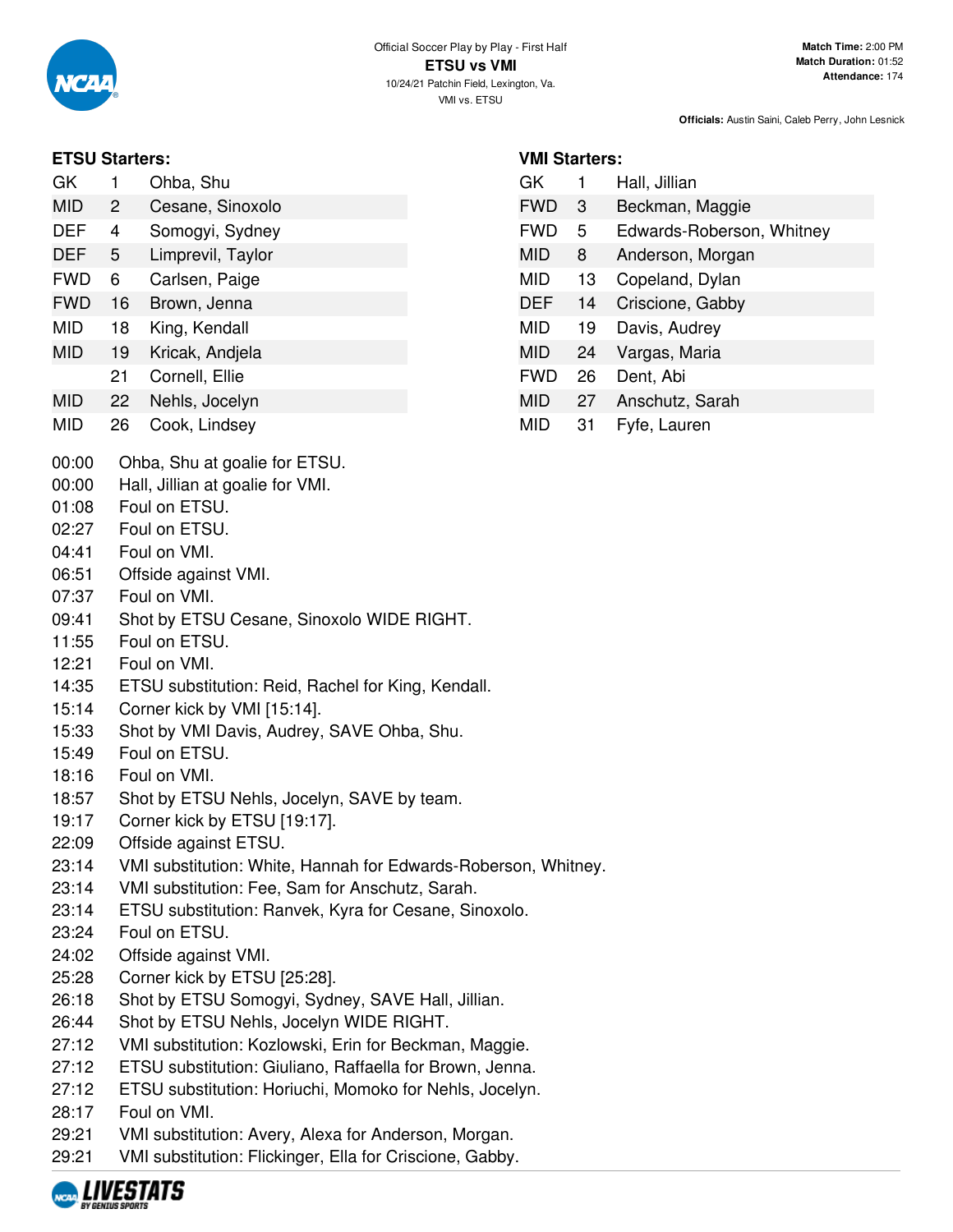

- 29:45 Corner kick by ETSU [29:45].
- 31:04 Foul on ETSU.
- 32:26 Foul on VMI.
- 32:58 VMI substitution: McAllister, Kenna for Copeland, Dylan.
- 32:58 VMI substitution: Tippie, Kaitlyn for Vargas, Maria.
- 33:59 Foul on VMI.
- 35:51 Shot by ETSU Carlsen, Paige, SAVE Hall, Jillian.
- 36:53 VMI substitution: Wagner, Grace for Dent, Abi.
- 37:28 Shot by ETSU Kricak, Andjela, SAVE Hall, Jillian.
- 39:14 Offside against ETSU.
- 40:34 Shot by VMI White, Hannah HIGH.
- 40:54 VMI substitution: Martindale, Delilah for Fyfe, Lauren.
- 40:54 ETSU substitution: Arnold, Emma for Reid, Rachel.
- 41:17 Shot by VMI White, Hannah, SAVE Ohba, Shu.
- 44:10 VMI substitution: Orndorff, Katie for Flickinger, Ella.
- 45:00 End of period [45:00].

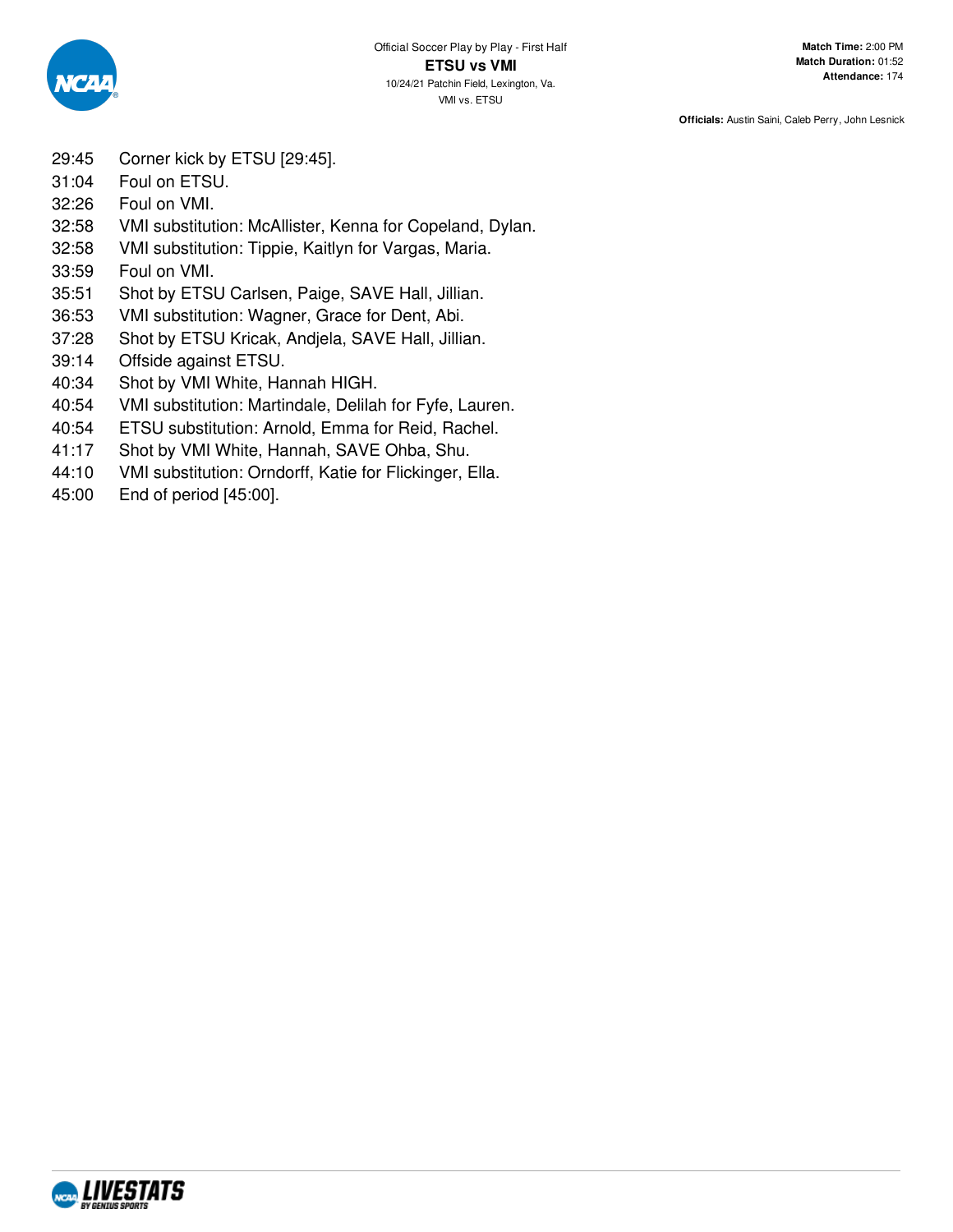

#### ETSU (7-5-3, 4-4-1) vs. VMI (3-15-1, 0-8-1) Date: 10/24/21 • Attendance: 174

## **ETSU VMI**

| Pos ##                   |                | <b>Player</b>           | Sh | so                           | G | A |                | Fo Min |
|--------------------------|----------------|-------------------------|----|------------------------------|---|---|----------------|--------|
| gk                       | 1              | Shu Ohba                |    |                              |   |   |                | 45     |
| mid                      | $\overline{c}$ | Sinoxolo Cesane         | 1  |                              |   |   | 1              | 24     |
| def                      | 4              | Sydney Somogyi          | 1  | 1                            |   |   | $\overline{a}$ | 45     |
| def                      | 5              | <b>Taylor Limprevil</b> |    | $\qquad \qquad \blacksquare$ |   | - | -              | 45     |
| fwd                      | 6              | Paige Carlsen           | 1  | 1                            |   |   | $\overline{a}$ | 45     |
| fwd                      | 16             | Jenna Brown             |    |                              |   |   | -              | 28     |
| mid                      | 18             | Kendall King            |    |                              |   |   | 1              | 15     |
| mid 19                   |                | Andjela Kricak          | 1  | 1                            |   | - | 1              | 45     |
|                          | 21             | <b>Ellie Cornell</b>    |    |                              |   |   | ۰              | 45     |
| mid 22                   |                | Jocelyn Nehls           | 2  | 1                            |   |   | 2              | 28     |
| mid 26                   |                | <b>Lindsey Cook</b>     |    |                              |   |   |                | 45     |
|                          |                | -- Substitutes --       |    |                              |   |   |                |        |
|                          | 11             | <b>Katie Philips</b>    |    |                              |   |   |                |        |
|                          | 14             | Emma Arnold             |    | $\qquad \qquad -$            |   | - |                | 4      |
|                          | 15             | Momoko Horiuchi         |    |                              |   |   | 1              | 17     |
|                          | 17             | Raffaella Giuliano      |    |                              |   |   | -              | 17     |
|                          | 23             | Kyra Ranvek             |    |                              |   |   |                | 21     |
| <b>Rachel Reid</b><br>25 |                |                         |    |                              |   |   | -              | 26     |
|                          |                | Totals                  | 6  | 4                            |   |   | 6              |        |

| <b>Goals by period</b> |   | <b>Total</b> |
|------------------------|---|--------------|
| ETSU                   | O | O            |
| VMI                    | O | O            |

| Pos ## |    | <b>Player</b>        | Sh             | <b>SO</b>      | G              | A              |                              | Fo Min         |
|--------|----|----------------------|----------------|----------------|----------------|----------------|------------------------------|----------------|
| gk     | 1  | Jillian Hall         | -              | $\overline{a}$ | $\overline{a}$ | $\overline{a}$ | $\overline{a}$               | 45             |
| fwd    | 3  | Maggie Beckman       | -              |                |                | -              | 1                            | 28             |
| fwd    | 5  | Whitney Edwards-Robe |                |                |                | $\overline{a}$ | 1                            | 24             |
| mid    | 8  | Morgan Anderson      | -              |                | -              | -              | 1                            | 30             |
| mid    | 13 | Dylan Copeland       | $\overline{a}$ |                |                | $\overline{a}$ | 1                            | 33             |
| def    | 14 | Gabby Criscione      | -              | -              | -              | -              | $\overline{\phantom{m}}$     | 30             |
| mid    | 19 | <b>Audrey Davis</b>  | 1              | 1              | -              | -              | $\overline{\phantom{0}}$     | 45             |
| mid 24 |    | Maria Vargas         | -              |                |                | -              | 1                            | 33             |
| fwd    | 26 | Abi Dent             |                |                |                | $\overline{a}$ | $\overline{a}$               | 37             |
| mid    | 27 | Sarah Anschutz       |                |                |                |                | -                            | 24             |
| mid 31 |    | Lauren Fyfe          |                |                |                |                | $\overline{a}$               | 41             |
|        |    | -- Substitutes --    |                |                |                |                |                              |                |
|        | 4  | Kaitlyn Tippie       | -              |                |                |                | -                            | 12             |
|        | 7  | Delilah Martindale   | -              |                |                | -              | $\overline{\phantom{0}}$     | $\overline{4}$ |
|        | 11 | Kenna McAllister     | -              |                |                | -              | $\overline{\phantom{0}}$     | 12             |
|        | 17 | Hannah White         | 2              | 1              |                | -              | 1                            | 21             |
|        | 20 | Grace Wagner         | $\overline{a}$ |                | ۰              | $\overline{a}$ | $\qquad \qquad \blacksquare$ | 8              |
|        | 21 | Ella Flickinger      | -              |                |                | -              | -                            | 14             |
|        | 22 | Erin Kozlowski       |                |                |                | $\overline{a}$ | 1                            | 17             |
|        | 28 | Sam Fee              | -              |                |                |                | -                            | 21             |
|        | 29 | Katie Orndorff       |                |                |                |                | -                            | 1              |
|        | 32 | Alexa Avery          | -              |                |                |                |                              | 15             |
|        |    | Totals               | 3              | 2              | Ĭ,             | $\overline{a}$ | 7                            |                |

**## Goalkeepers Dec Min GA Saves** 1 Jillian Hall **L** 45:00 0 3 TM TEAM 1

| ## Goalkeepers |             | Dec Min GA Saves |
|----------------|-------------|------------------|
| 1 Shu Ohba     | $W$ 45:00 0 | $\overline{2}$   |

#### Win-Ohba, Shu (7-5-3). Loss-Hall, Jillian (2-14-1).

| Shots by period         |                    | Total        |               | Saves by period    | <b>Total</b> |
|-------------------------|--------------------|--------------|---------------|--------------------|--------------|
| <b>ETSU</b>             | 6                  | 6            | <b>ETSU</b>   | 2                  | 2            |
| VMI                     | 3                  | 3            | VMI           | 4                  | 4            |
| <b>Corner kicks</b>     |                    | <b>Total</b> | <b>Fouls</b>  | 1.                 | <b>Total</b> |
| <b>ETSU</b>             | 3                  | 3            | <b>ETSU</b>   | 6                  | 6            |
| VMI                     |                    |              | VMI           |                    |              |
| <b>Scoring summary:</b> |                    |              |               |                    |              |
| No.<br>Time<br>Team     | <b>Goal scorer</b> |              | <b>Assist</b> | <b>Description</b> |              |

**Cautions and ejections:**

Stadium: Patchin Field Officials: Referee: Austin Saini; Asst. Referee: Caleb Perry; John Lesnick; Offsides: ETSU 2, VMI 2.

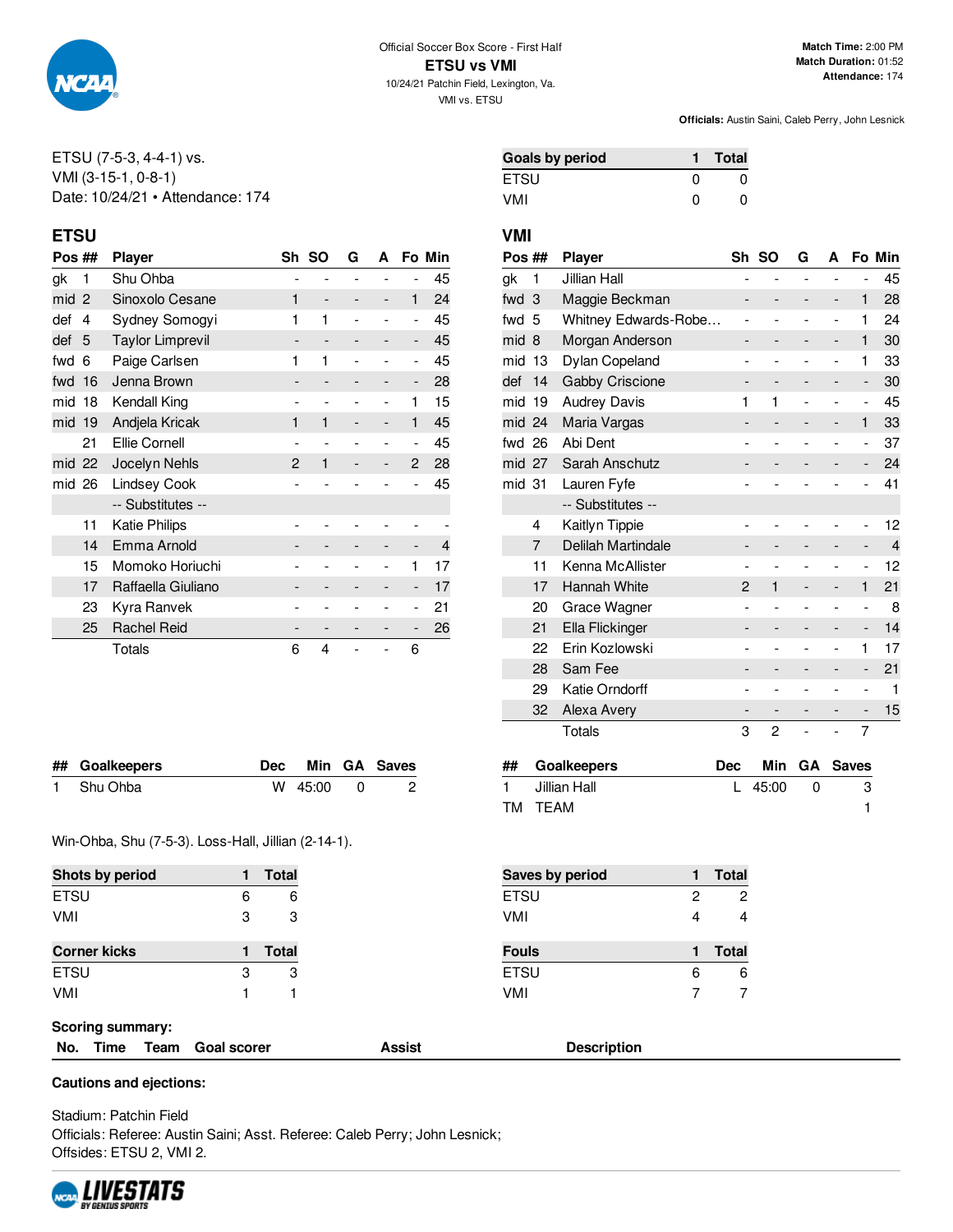Official Soccer Box Score - First Half **ETSU vs VMI** 10/24/21 Patchin Field, Lexington, Va. VMI vs. ETSU

**Match Time:** 2:00 PM **Match Duration:** 01:52 **Attendance:** 174

**Officials:** Austin Saini, Caleb Perry, John Lesnick



**Attacking Direction**

**Attacking Direction**

Official's signature

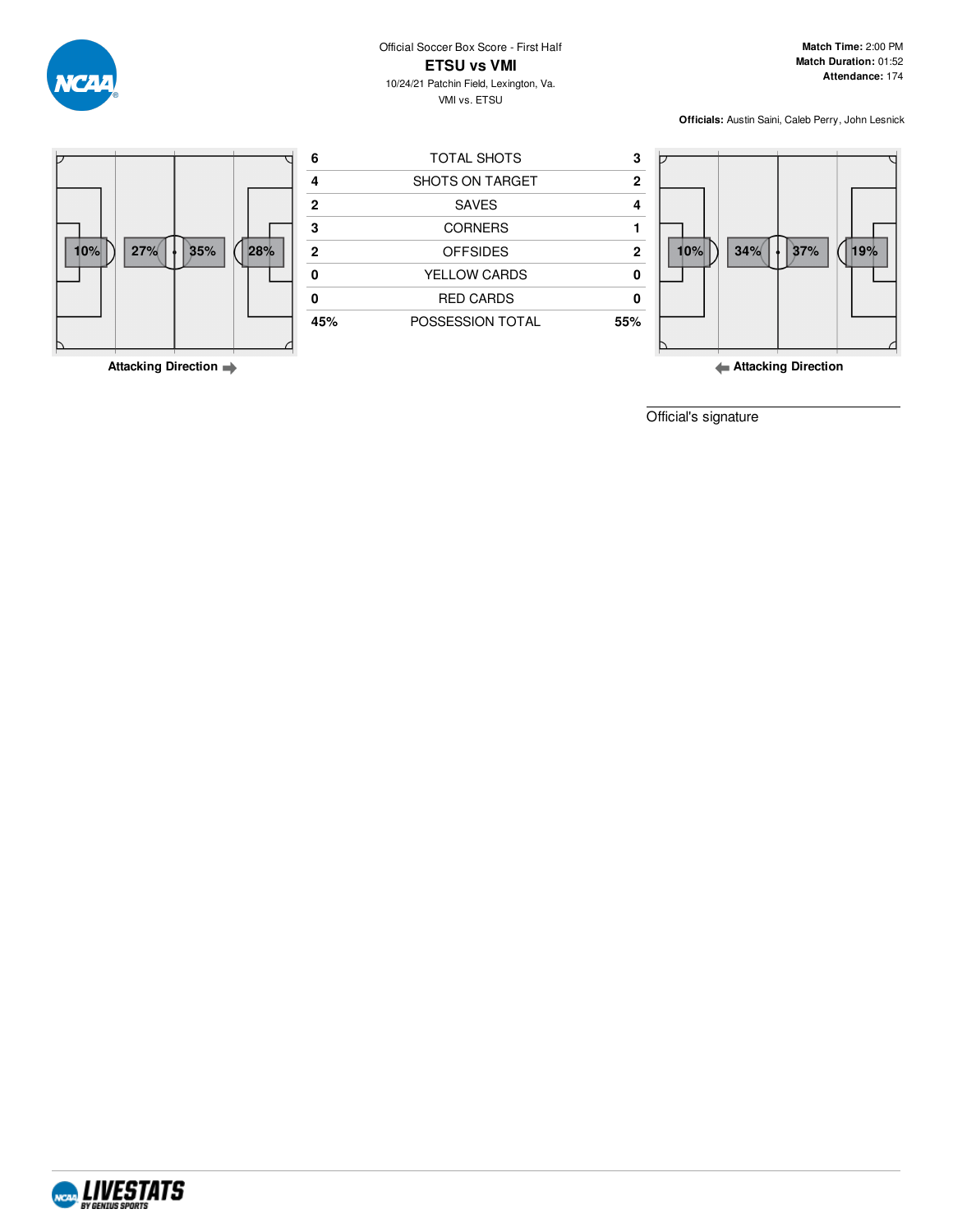

- 45:00 VMI substitution: Beckman, Maggie for Kozlowski, Erin.
- 45:00 VMI substitution: Edwards-Roberson, Whitney for White, Hannah.
- 45:00 VMI substitution: Anderson, Morgan for Avery, Alexa.
- 45:00 VMI substitution: Copeland, Dylan for McAllister, Kenna.
- 45:00 VMI substitution: Criscione, Gabby for Orndorff, Katie.
- 45:00 VMI substitution: Vargas, Maria for Tippie, Kaitlyn.
- 45:00 VMI substitution: Dent, Abi for Wagner, Grace.
- 45:00 VMI substitution: Anschutz, Sarah for Fee, Sam.
- 45:00 VMI substitution: Fyfe, Lauren for Martindale, Delilah.
- 45:00 ETSU substitution: Brown, Jenna for Giuliano, Raffaella.
- 45:00 ETSU substitution: Nehls, Jocelyn for Arnold, Emma.
- 45:00 ETSU substitution: Reid, Rachel for Horiuchi, Momoko.
- 45:00 Start of 2nd period [45:00].
- 45:00 For ETSU: #1 Ohba, Shu, #23 Ranvek, Kyra, #4 Somogyi, Sydney, #5 Limprevil, Taylor, #6 Carlsen, Paige, #16 Brown, Jenna, #22 Nehls, Jocelyn, #19 Kricak, Andjela, #21 Cornell, Ellie, #25 Reid, Rachel, #26 Cook, Lindsey.
- 45:00 For VMI: #1 Hall, Jillian, #3 Beckman, Maggie, #5 Edwards-Roberson, Whitney, #8 Anderson, Morgan, #13 Copeland, Dylan, #14 Criscione, Gabby, #19 Davis, Audrey, #24 Vargas, Maria, #26 Dent, Abi, #27 Anschutz, Sarah, #31 Fyfe, Lauren.
- 46:49 Foul on VMI.
- 51:08 Shot by VMI Edwards-Roberson, Whitney BLOCKED.
- 53:05 Shot by ETSU Brown, Jenna, SAVE Hall, Jillian.
- 55:31 Foul on VMI.
- 56:24 ETSU substitution: Cesane, Sinoxolo for Kricak, Andjela.
- 56:24 ETSU substitution: Arnold, Emma for Reid, Rachel.
- 56:37 Foul on ETSU.
- 57:29 Foul on ETSU.
- 58:01 Shot by VMI Beckman, Maggie WIDE LEFT.
- 58:09 Corner kick by VMI [58:09].
- 59:45 ETSU substitution: Giuliano, Raffaella for Ranvek, Kyra.
- 59:45 ETSU substitution: Horiuchi, Momoko for Nehls, Jocelyn.
- 60:02 Shot by ETSU Horiuchi, Momoko, SAVE Hall, Jillian.
- 61:49 VMI substitution: White, Hannah for Anderson, Morgan.
- 62:27 Foul on VMI.
- 63:03 GOAL by ETSU Horiuchi, Momoko (FIRST GOAL), Assist by Carlsen, Paige, goal number 2 for season.

## **ETSU 1, VMI 0**

- 63:04 VMI substitution: Kozlowski, Erin for Beckman, Maggie.
- 63:04 ETSU substitution: Philips, Katie for Brown, Jenna.
- 63:04 Foul on VMI.
- 65:42 Offside against ETSU.
- 66:59 Foul on VMI.
- 67:39 Corner kick by ETSU [67:39].
- 67:42 Shot by ETSU Arnold, Emma WIDE LEFT.

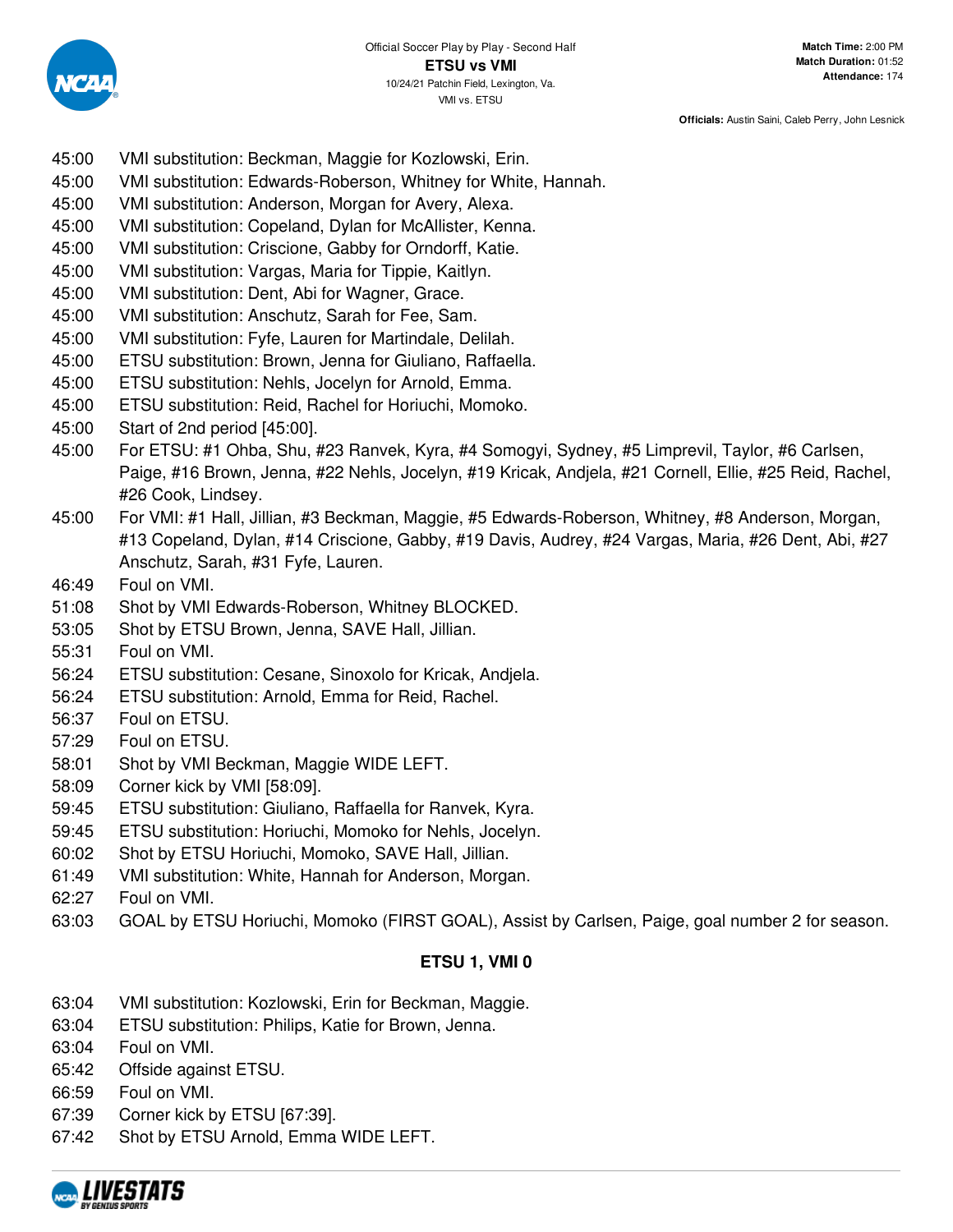

- 68:02 VMI substitution: Flickinger, Ella for Edwards-Roberson, Whitney.
- 68:02 VMI substitution: Avery, Alexa for Copeland, Dylan.
- 68:02 ETSU substitution: Kricak, Andjela for Cesane, Sinoxolo.
- 68:05 Corner kick by ETSU [68:05].
- 69:18 Shot by VMI White, Hannah, SAVE Ohba, Shu.
- 69:52 ETSU substitution: Reid, Rachel for Giuliano, Raffaella.
- 70:30 Foul on ETSU.
- 71:42 ETSU substitution: Brown, Jenna for Philips, Katie.
- 72:09 Corner kick by ETSU [72:09].
- 72:55 Yellow card on ETSU Kricak, Andjela.
- 74:56 Foul on VMI.
- 75:43 VMI substitution: McAllister, Kenna for Avery, Alexa.
- 75:43 VMI substitution: Edwards-Roberson, Whitney for Criscione, Gabby.
- 75:43 VMI substitution: Anderson, Morgan for Vargas, Maria.
- 75:43 ETSU substitution: Ranvek, Kyra for Horiuchi, Momoko.
- 77:07 VMI substitution: Fee, Sam for Fyfe, Lauren.
- 77:27 Shot by ETSU Ranvek, Kyra WIDE RIGHT.
- 78:38 ETSU substitution: Giuliano, Raffaella for Arnold, Emma.
- 78:53 Foul on ETSU.
- 79:26 Foul on VMI.
- 80:51 Offside against ETSU.
- 82:13 Foul on ETSU.
- 82:40 Foul on VMI.
- 83:28 Shot by VMI White, Hannah BLOCKED.
- 84:01 VMI substitution: Beckman, Maggie for Kozlowski, Erin.
- 84:01 VMI substitution: Vargas, Maria for White, Hannah.
- 84:01 ETSU substitution: Horiuchi, Momoko for Reid, Rachel.
- 84:09 Corner kick by VMI [84:09].
- 84:19 Foul on VMI.
- 84:49 Shot by VMI Edwards-Roberson, Whitney, SAVE Ohba, Shu.
- 85:14 Foul on ETSU.
- 86:17 Shot by VMI Beckman, Maggie, SAVE Ohba, Shu.
- 90:00 End of period [90:00].

# **ETSU 1, VMI 0**

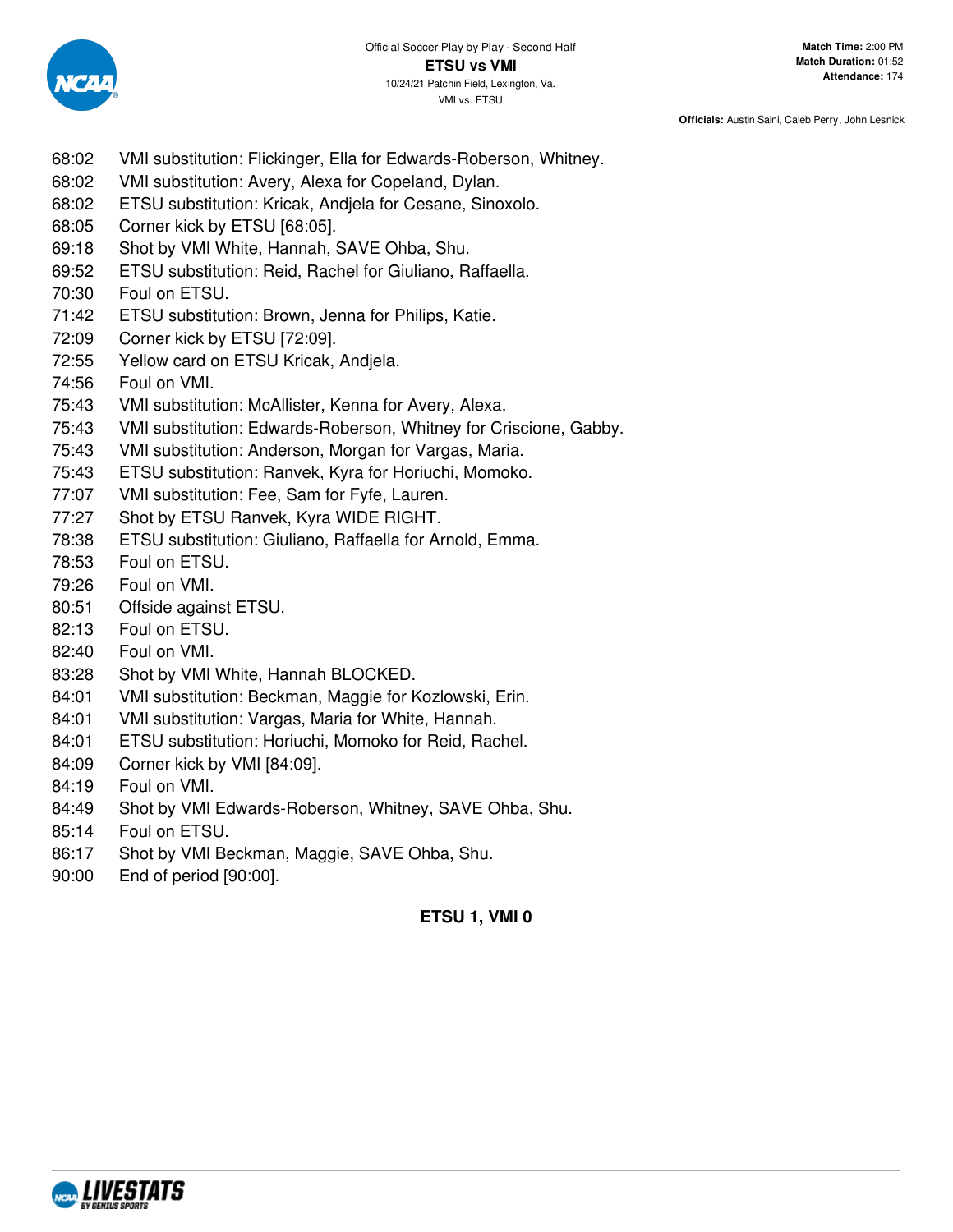

**Match Time:** 2:00 PM **Match Duration:** 01:52 **Attendance:** 174

**Officials:** Austin Saini, Caleb Perry, John Lesnick